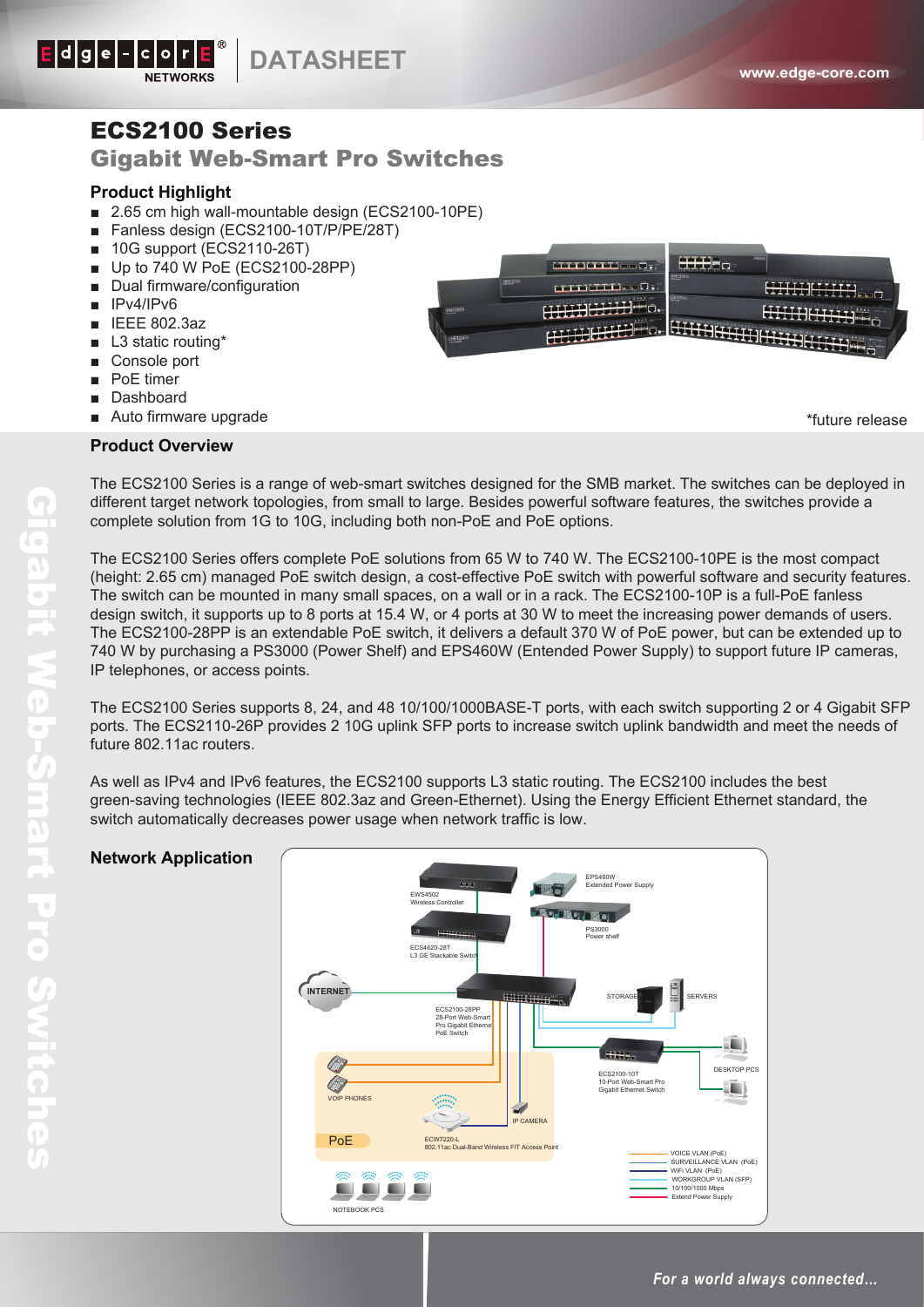# **Feature Benefits**

| <b>Hardware Features</b>                               | <b>Benefits</b>                                                                                                                                                                                                                                                                                   |
|--------------------------------------------------------|---------------------------------------------------------------------------------------------------------------------------------------------------------------------------------------------------------------------------------------------------------------------------------------------------|
| IEEE 802.3af/802.3at Standard PoE                      | The ECS2100 Series PoE switches all support IEEE 802.3af & 802.3at for your VoIP,<br>surveillance, and Wi-Fi APs.                                                                                                                                                                                 |
| Integrated 2 or 4 Gigabit SFP or<br>2 10G SFP+ Uplinks | The ECS2100-28/52 switches support 4 integrated Gigabit SFP ports. Besides<br>providing more uplink bandwidth, the SFP ports can be used for redundant links. The<br>ECS2110-26T supports 2 10G SFP+ ports for 10G switch or server connectivity.                                                 |
| 740 W PoE Power                                        | The ECS2100-28PP can extend PoE power by purchasing accessories. The Power<br>Shelf (PS3000) and External Power Supply (EPS460W) support 24-ports at 30 W to<br>meet 740 W high PoE power demands.                                                                                                |
| <b>Console Port</b>                                    | The ECS2100 Series includes a console port. All switches support multiple<br>management access through CLI/SNMP/Web/Telnet.                                                                                                                                                                       |
| Diag LED                                               | The ECS2100 Series includes a Diag LED to help check the switch status. When<br>the switch boots, it runs a self-check. When the LED is on green, it means the switch<br>operating status is normal.                                                                                              |
| Compact Wall-Mountable Design                          | The ECS2100-10PE is compact, wall-mountable external power PoE switch design.<br>The PoE powerbudget is 65W. The Switch can be easily deployed in small office with<br>its height as 2.65 cm only as well as thin space requirement.                                                              |
| <b>Software Features</b>                               | <b>Benefits</b>                                                                                                                                                                                                                                                                                   |
| Dual Firmware/Configuration                            | The ECS2100 Series can save dual firmware/configuration files to provide redundancy<br>and more security for users.                                                                                                                                                                               |
| <b>Static Routing</b>                                  | The ECS2100 supports L3 static routing to group different network segments and<br>increase user flexibility.                                                                                                                                                                                      |
| Dynamic VLAN Assignment                                | Dynamic VLAN Assignment automatically assigns the same port to different VLANs to<br>increase user convenience.                                                                                                                                                                                   |
| PoE Timer                                              | The PoE Timer can define a PoE power schedule for different customer applications.<br>This saves money and reduces unnecessary waste.                                                                                                                                                             |
| IGMP and MLD Snooping                                  | IGMP/MLD snooping manages multicast streams to ensure high-quality, smooth video.                                                                                                                                                                                                                 |
| 802.3az and Green-Ethernet                             | The ECS2100 Series supports the new IEEE 802.3az and Green Ethernet. Using the<br>Energy Efficient Ethernet standard, the switch automatically decreases power usage<br>when network traffic is low.                                                                                              |
| Multi Network Management                               | The ECS2100 Series supports CLI, Web, SNMP v1/v2c/v3, and Telnet management to<br>provide multiple network management access. The switch supports a private MIB for<br>detailed information.                                                                                                      |
| <b>Enhanced Security</b>                               | The ECS2100 Series supports multiple security features, such as ACLs, storm control,<br>802.1X, port security, MAC filters, IP source guard, and AAA.                                                                                                                                             |
| Comprehensive QoS                                      | The ECS2100 Series supports 8 hardware queues, port-based QoS (IPv4/IPv6)<br>DSCP), and DiffServ features to provide optimal real-time services.                                                                                                                                                  |
| <b>DDOS Protection</b>                                 | The ECS2100 Series provides DDOS protection to avoid hacker attacks on your<br>network.                                                                                                                                                                                                           |
| <b>Cable Diagnostics</b>                               | Cable diagnostics check real-time cable status to find network problems immediately.                                                                                                                                                                                                              |
| Auto Voice/Surveillance VLANs                          | The ECS2100 Series supports automatic voice and surveillance VLANs, providing<br>VoIP and IP cameras the optimum network traffic usage.                                                                                                                                                           |
| Dashboard                                              | The ECS2100 Series provides a fantastic feature called "Dashboard". It provides the<br>several useful current switch status, like CPU, Memory utilization and Event & traffic<br>status and so on. With those useful information, users could quickly overview and<br>maintain the switch status. |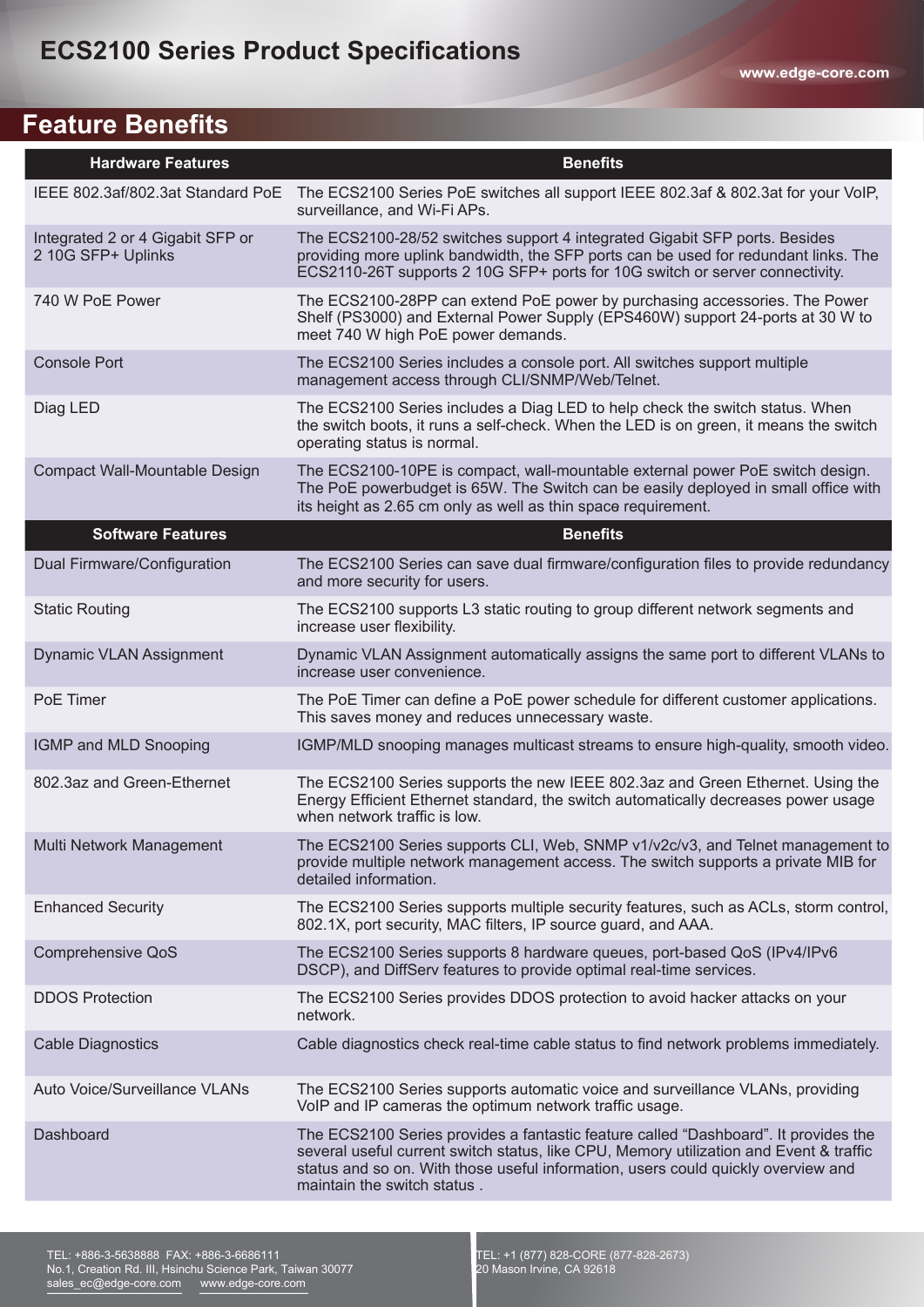## **Key Features**

#### **Performance and Scalability**

The ECS2100 Series is a range of web-smart switches designed for the SMB market. The switches can be deployed in different target network topologies, from small to large. Besides powerful software features, the switches provide a complete solution from 1G to 10G, including both non-PoE and PoE options.

The ECS2100 Series offers complete PoE solutions from 65 W to 740 W. The ECS2100-10PE is the most compact (height: 2.65 cm) managed PoE switch design, a cost-effective PoE switch with powerful software and security features. The switch can be mounted many small spaces, on a wall or in a rack. The ECS2100-10P is a full-PoE fanless design switch, it supports up to 8 ports at 15.4 W, or 4 ports at 30 W to meet the increasing power demands of users. The ECS2100-28PP is an extendable PoE switch, it delivers a default 370 W of PoE power, but can be extended up to 740 W by purchasing a PS3000 (Power Shelf) and EPS460W (Entended Power Supply) to support future IP cameras, IP telephones, or access points.

#### **Continuous Availability**

IEEE 802.1w Rapid Spanning Tree Protocol provides a loop-free network and redundant links to the core network with rapid convergence, which ensures a faster recovery from failed links, enhancing overall network stability and reliability. IEEE 802.1Q VLAN-segmented broadcast domains reduce broadcast traffic and increase LAN security and performance. IEEE 802.3ad Link Aggregation Control Protocol (LACP) increases bandwidth by automatically aggregating several physical links together as a logical trunk and provides load balancing and fault tolerance for uplink connections.

#### **Multi Management**

The ECS2100 Series supports CLI, Web, SNMP v1/v2c/v3, and Telnet management to provide multiple network management access. The switch supports a private MIB for detailed information.

This new Edgecore switch also supports management functions through both IPv4 and IPv6.

#### **Comprehensive QoS**

Eight egress queues per port enables differentiated management of up to eight traffic types.

Traffic is prioritized according to 802.1p or DSCP, giving optimal performance to real-time applications such as voice and video.

Asymmetric bidirectional rate-limiting, per port or per traffic class, preserves network bandwidth and allows maximum control of network resources.

#### **Enhanced Security**

Port Security allows access to a switch port based on MAC address. This limits the total number of devices from using a switch port and protects from MAC flooding attacks. IEEE 802.1X port-based access control ensures all users are authorized before being granted access to the network. User authentication is carried out using a standards-based RADIUS server.

Access Control Lists (ACLs) restrict access to sensitive network resources by denying packets based on source and destination MAC addresses, IP addresses, and TCP/UDP ports. ACLs are hardware supported, so switching performance is not compromised.

Secure Shell (SSH) and Secure Sockets Layer (SSL/HTTPS) encrypts Telnet and web access to the switch, providing secure network management.

IP Source Guard can be enabled with DHCP snooping on trunk ports with a large number of VLANs to filter and control IP traffic access to the network.

DHCP snooping provides security by filtering un-trusted DHCP messages and by building and maintaining a DHCP snooping binding table.

Dynamic VLAN assignment for user authentication and location-independent access to the network.

#### **Smart Network Deployment**

Automatic Voice VLAN for quick deployment of VoIP, and automatic Video VLAN to help deploy your IP-based surveilliance system. Static routing helps you set simple routes for control of your network resources. IGMP and MLD snooping provide better multicast services.

#### **PoE Support**

The ECS2100-10PE/10P/28P/28PP provide up to 30 Watts of power to attached devices, such as VoIP phones, wireless access points, and surveillance cameras, all over existing Ethernet cables. The switch can deliver up to 30 Watts on 2/4/6/12 ports, or 15.4 Watts on 4/8/12/24 ports.

The ECS2100-28PP can extend its power budget up to 740 Watts by connecting an external power bank (PS3000 and EPS460W) to deliver 30 Watts on 24 ports.

The ECS2100-10PE is compact, wall-mountable external power PoE switch design. The PoE power budget is 65 W. The switch can be easily deployed in small office with its height as 2.65 cm only as well as thin space requirement.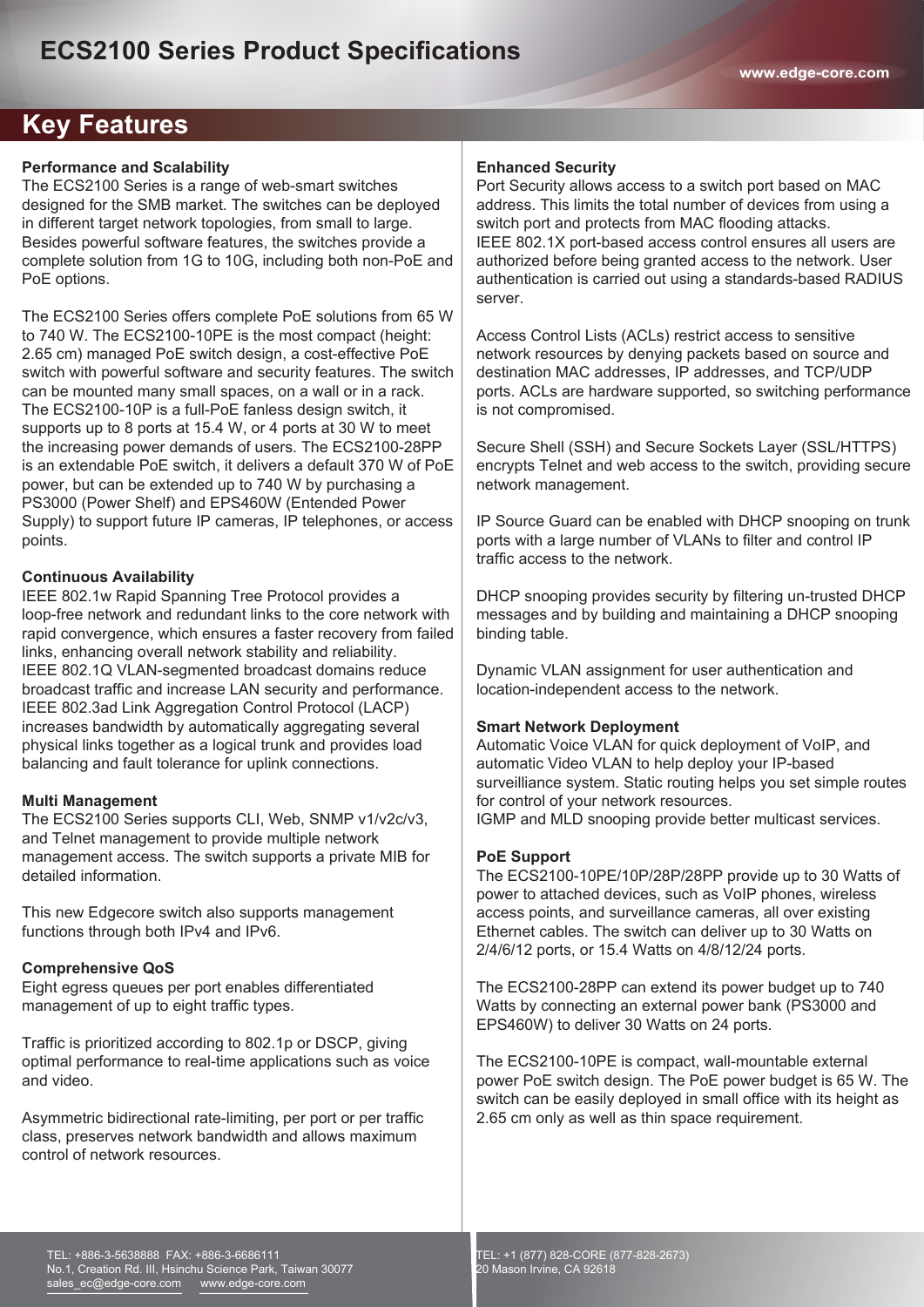## **Features**

|                      | <b>Product Model</b>                 | ECS2100-10T                                                      | <b>ECS2100-28T</b>                                            | ECS2100-52T                                                   | <b>ECS2110-26T</b>                                            |
|----------------------|--------------------------------------|------------------------------------------------------------------|---------------------------------------------------------------|---------------------------------------------------------------|---------------------------------------------------------------|
|                      | <b>Product Image</b>                 | HHH-o                                                            | creecelecceom.                                                | <b>Coming Soon</b>                                            | <b>Coming Soon</b>                                            |
| Port                 | RJ-45 10/100/1000 Ports              | 8                                                                | 24                                                            | 48                                                            | 24                                                            |
|                      | SFP or SFP+ Uplink Ports             | 2(1G)                                                            | 4(1G)                                                         | 4(1G)                                                         | 2(10G)                                                        |
|                      | PoE Ports                            | $\mathsf X$                                                      | X                                                             | $\mathsf X$                                                   | X                                                             |
|                      | Console Port                         | $\mathbf{1}$                                                     | $\mathbf{1}$                                                  | $\mathbf{1}$                                                  | $\mathbf{1}$                                                  |
| <b>Performance</b>   | Switching Capacity                   | 20 Gbps                                                          | 56 Gbps                                                       | 104 Gbps                                                      | 88 Gbps                                                       |
|                      | <b>Forwarding Rate</b>               | 14.9 Mpps                                                        | 41.7 Mpps                                                     | 77.4 Mpps                                                     | 65.5 Mpps                                                     |
|                      | Flash Memory                         | 32 MB                                                            | 32 MB                                                         | 32 MB                                                         | 32 MB                                                         |
|                      | <b>DRAM</b>                          | 256 MB                                                           | 256 MB                                                        | 256 MB                                                        | 256 MB                                                        |
|                      | Packet Buffer                        | 4.1 Mbits                                                        | 4.1 Mbits                                                     | 12 Mbits                                                      | 12 Mbits                                                      |
|                      | <b>MAC Address Table</b>             | 8 K                                                              | 8 K                                                           | 16 K                                                          | 16K                                                           |
|                      | Jumbo Frames                         | 10K                                                              | 10K                                                           | 10K                                                           | 10K                                                           |
|                      | <b>MTBF</b>                          | 1284,936 hrs                                                     | 563,826 hrs                                                   | <b>TBD</b>                                                    | <b>TBD</b>                                                    |
|                      | <b>Heat Dissipation</b>              | 27.297 (Btu/H)                                                   | 68.242 (Btu/H)                                                | <b>TBD</b>                                                    | <b>TBD</b>                                                    |
|                      | <b>Acoustic Noise</b>                | $0$ dB $(A)$                                                     | $0$ dB $(A)$                                                  | <b>TBD</b>                                                    | <b>TBD</b>                                                    |
| <b>Power Supply</b>  | 100-240 VAC, 50-60 Hz                | $\circ$                                                          | $\circ$                                                       | $\circ$                                                       | $\circ$                                                       |
|                      | Max System Power Consumption (Watts) | 8 W                                                              | 20 W                                                          | $\mathsf X$                                                   | $\mathsf X$                                                   |
| PoE                  | IEEE 802.3af/802.3at                 | $\times$                                                         | $\times$                                                      | $\mathsf X$                                                   | $\mathsf X$                                                   |
|                      | PoE Power Budget                     | $\mathsf X$                                                      | $\mathsf X$                                                   | $\mathsf X$                                                   | $\mathsf X$                                                   |
|                      | PoE Timer                            | $\mathsf X$                                                      | $\mathsf X$                                                   | $\mathsf X$                                                   | $\mathsf X$                                                   |
| <b>Mechanical</b>    | Rack Space                           | 9"                                                               | 19"                                                           | 19"                                                           | 19"                                                           |
|                      | Form Factor                          | Rackmount                                                        | Rackmount                                                     | Rackmount                                                     | Rackmount                                                     |
|                      | Dimension ( $W \times D \times H$ )  | 19.6 x 11.7 x 3.6 cm<br>$(7.7 \times 4.6 \times 1.4 \text{ in})$ | 44 x 22 x 4.4 cm<br>$(17.3 \times 8.6 \times 1.7 \text{ in})$ | 44 x 22 x 4.4 cm<br>$(17.3 \times 8.6 \times 1.7 \text{ in})$ | 44 x 22 x 4.4 cm<br>$(17.3 \times 8.6 \times 1.7 \text{ in})$ |
|                      | Weight                               | 816 g (1.81 lb)                                                  | 2.2 kg (4.86 lb)                                              | <b>TBD</b>                                                    | <b>TBD</b>                                                    |
| <b>Environmental</b> | <b>Operating Temperature</b>         | 0°C to 50°C                                                      | 0°C to 50°C                                                   | 0°C to 50°C                                                   | 0°C to 50°C                                                   |
|                      | Storage Temperature                  | -40 $^{\circ}$ C to 70 $^{\circ}$ C                              | -40 $^{\circ}$ C to 70 $^{\circ}$ C                           | -40 $^{\circ}$ C to 70 $^{\circ}$ C                           | -40°C to 70°C                                                 |
|                      | Altitude                             | 3000 m                                                           | 3000 m                                                        | 3000 m                                                        | 3000 m                                                        |
|                      | Operating Humidity (non-condensing)  | 10% to 90%                                                       | 10% to 90%                                                    | 10% to 90%                                                    | 10% to 90%                                                    |
|                      | Storage Humidity (non-condensing)    | 10% to 90%                                                       | 10% to 90%                                                    | 10% to 90%                                                    | 10% to 90%                                                    |
|                      | WEEE                                 | $\circ$                                                          | $\circ$                                                       | $\circ$                                                       | $\circ$                                                       |
|                      | <b>RoHS</b>                          | $\circ$                                                          | $\hbox{O}$                                                    | $\circ$                                                       | $\circ$                                                       |

TEL: +886-3-5638888 FAX: +886-3-6686111 No.1, Creation Rd. III, Hsinchu Science Park, Taiwan 30077 sales\_ec@edge-core.com www.edge-core.com

TEL: +1 (877) 828-CORE (877-828-2673) 20 Mason Irvine, CA 92618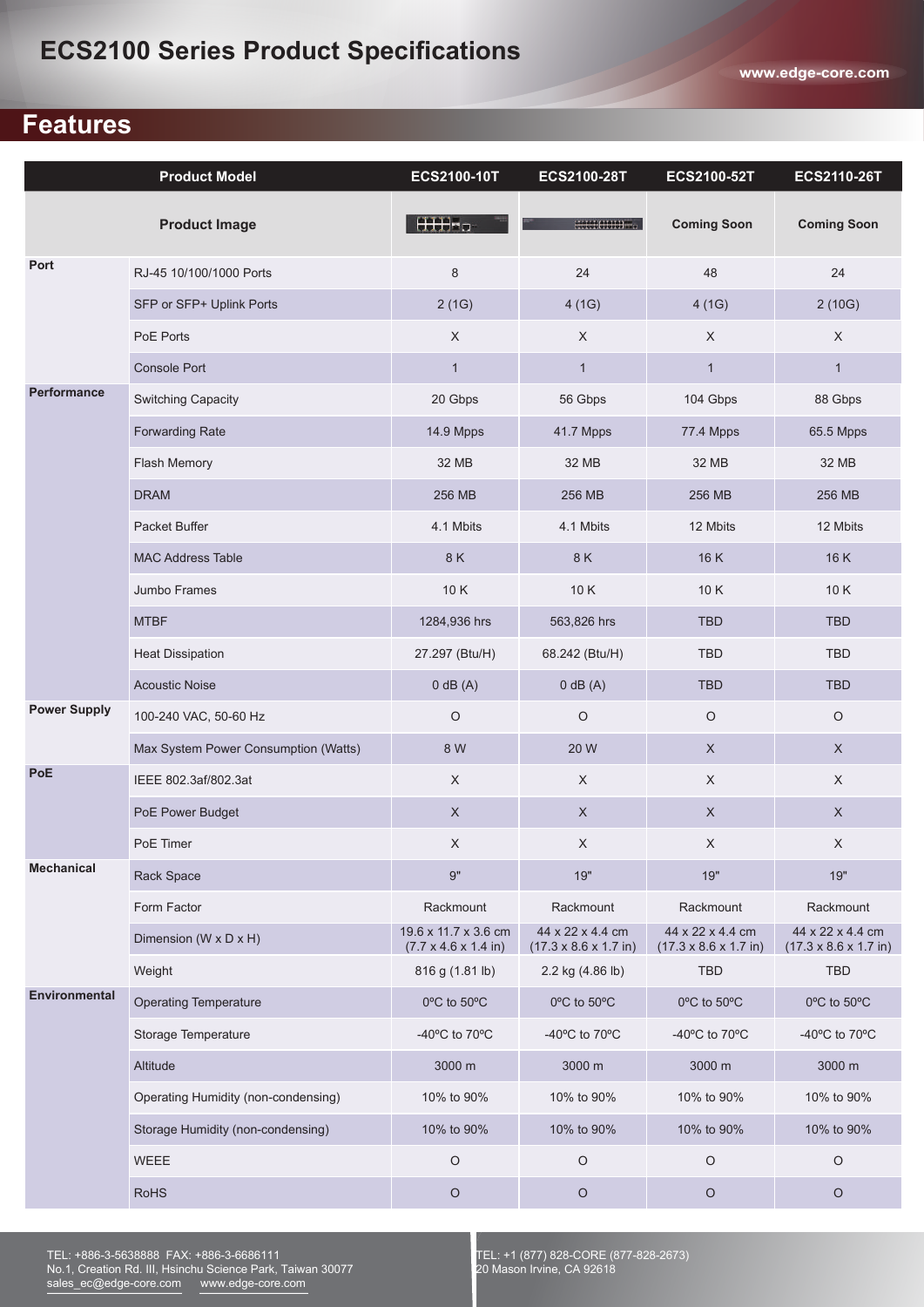## **Features**

|                      | <b>Product Model</b>                 | <b>ECS2100-10PE</b>                                       | ECS2100-10P                                                     | ECS2100-28P                                                   | <b>ECS2100-28PP</b>                                           |
|----------------------|--------------------------------------|-----------------------------------------------------------|-----------------------------------------------------------------|---------------------------------------------------------------|---------------------------------------------------------------|
|                      | <b>Product Image</b>                 | 1111111111110                                             |                                                                 |                                                               | HULLEND TO                                                    |
| Port                 | RJ-45 10/100/1000 Ports              | 8                                                         | 8                                                               | 24                                                            | 24                                                            |
|                      | <b>SFP Uplink Ports</b>              | 2(1G)                                                     | 2(1G)                                                           | 4(1G)                                                         | 4(1G)                                                         |
|                      | PoE Ports                            | 8                                                         | 8                                                               | 24                                                            | 24                                                            |
|                      | <b>Console Port</b>                  | $\mathbf{1}$                                              | $\mathbf{1}$                                                    | $\mathbf{1}$                                                  | $\mathbf{1}$                                                  |
| <b>Performance</b>   | Switching Capacity                   | 20 Gbps                                                   | 20 Gbps                                                         | 56 Gbps                                                       | 56 Gbps                                                       |
|                      | <b>Forwarding Rate</b>               | 14.9 Mpps                                                 | 14.9 Mpps                                                       | 41.7 Mpps                                                     | 41.7 Mpps                                                     |
|                      | Flash Memory                         | 32 MB                                                     | 32 MB                                                           | 32 MB                                                         | 32 MB                                                         |
|                      | <b>DRAM</b>                          | 256 MB                                                    | 256 MB                                                          | 256 MB                                                        | 256 MB                                                        |
|                      | Packet Buffer                        | 4.1 Mbits                                                 | 4.1 Mbits                                                       | 4.1 Mbits                                                     | 4.1 Mbits                                                     |
|                      | <b>MAC Address Table</b>             | 8 K                                                       | 8K                                                              | 8K                                                            | 8K                                                            |
|                      | Jumbo Frames                         | 10K                                                       | 10K                                                             | 10K                                                           | 10K                                                           |
|                      | <b>MTBF</b>                          | 1,393,424 hrs                                             | 2,196,413 hrs                                                   | 681,017 hrs                                                   | 370,636 hrs                                                   |
|                      | <b>Heat Dissipation</b>              | 272.966 (Btu/H)                                           | 545.933 (Btu/H)                                                 | 887.141 (Btu/H)                                               | 1678.743 (Btu/H)                                              |
|                      | <b>Acoustic Noise</b>                | $0$ dB $(A)$                                              | $0$ dB $(A)$                                                    | N/A                                                           | N/A                                                           |
| <b>Power Supply</b>  | 100-240 VAC, 50-60 Hz                | <b>External Power</b><br>54V, 1.67A                       | $\circ$                                                         | $\circ$                                                       | $\circ$                                                       |
|                      | Max System Power Consumption (Watts) | 80 W                                                      | 160 W                                                           | 260 W                                                         | 490 W (950 W)                                                 |
| PoE                  | IEEE 802.3af/802.3at                 | $\circ$                                                   | $\circ$                                                         | $\circ$                                                       | $\circ$                                                       |
|                      | PoE Power Budget                     | 65W                                                       | 125 W                                                           | 200 W                                                         | 370 W (740 W)                                                 |
|                      | PoE Timer                            | $\circ$                                                   | $\hbox{O}$                                                      | O                                                             | O                                                             |
| <b>Mechanical</b>    | Rack Space                           | 10"                                                       | 13"                                                             | 19"                                                           | 19"                                                           |
|                      | Form Factor                          | Wallmount                                                 | Rackmount                                                       | Rackmount                                                     | Rackmount                                                     |
|                      | Dimension ( $W \times D \times H$ )  | 24 x 15.5 x 2.65 cm<br>$(9.4 \times 6.1 \times 1.04)$ in) | 33 x 20.4 x 4.26 cm<br>$(12.9 \times 8 \times 1.67 \text{ in})$ | 44 x 22 x 4.4 cm<br>$(17.3 \times 8.6 \times 1.7 \text{ in})$ | 44 x 22 x 4.4 cm<br>$(17.3 \times 8.6 \times 1.7 \text{ in})$ |
|                      | Weight                               | 973 g (2.15 lb)                                           | 2.4 kg (5.34 lb)                                                | 2.8 kg (6.18 lb)                                              | 3.1 kg (6.85 lb)                                              |
| <b>Environmental</b> | <b>Operating Temperature</b>         | 0°C to 50°C                                               | 0°C to 40°C                                                     | 0°C to 50°C                                                   | 0°C to 50°C                                                   |
|                      | Storage Temperature                  | -40 $^{\circ}$ C to 70 $^{\circ}$ C                       | -40°C to 70°C                                                   | -40 $^{\circ}$ C to 70 $^{\circ}$ C                           | -40°C to 70°C                                                 |
|                      | Altitude                             | 3000 m                                                    | 3000 m                                                          | 3000 m                                                        | 3000 m                                                        |
|                      | Operating Humidity (non-condensing)  | 10% to 90%                                                | 10% to 90%                                                      | 10% to 90%                                                    | 10% to 90%                                                    |
|                      | Storage Humidity (non-condensing)    | 10% to 90%                                                | 10% to 90%                                                      | 10% to 90%                                                    | 10% to 90%                                                    |
|                      | <b>WEEE</b>                          | $\circ$                                                   | $\circ$                                                         | $\circ$                                                       | $\circ$                                                       |
|                      | <b>RoHS</b>                          | $\circ$                                                   | $\circ$                                                         | $\circ$                                                       | $\circ$                                                       |

TEL: +886-3-5638888 FAX: +886-3-6686111 No.1, Creation Rd. III, Hsinchu Science Park, Taiwan 30077 sales\_ec@edge-core.com www.edge-core.com

TEL: +1 (877) 828-CORE (877-828-2673) 20 Mason Irvine, CA 92618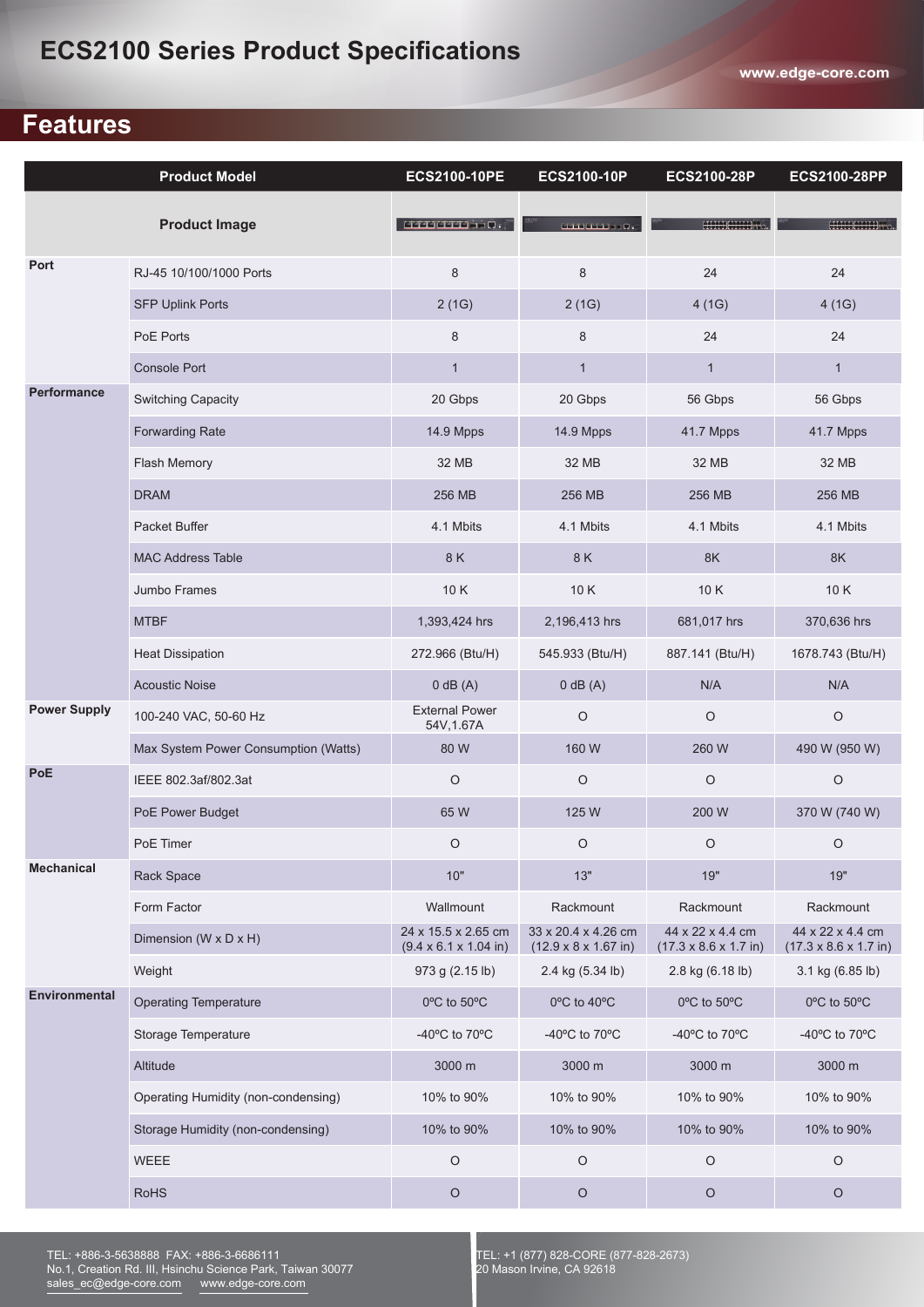# **ECS2100 Series Product Specifications**

**www.edge-core.com**

| <b>Features</b>                                                                                                                                                                                                                                                                                                                                                                                                                                                                                                                                                                                                                                                                                                                                                                                                                                                                                                                                                                                                                                                                                                                                                                                                    |                                                                                                                                                                                                                                                                                                                                                                                                                                                                                                                                                                                                                                                                                                                                                                                                                                                                                                                                                                                                                                                                                                                                                                                                                                                                                                                   |
|--------------------------------------------------------------------------------------------------------------------------------------------------------------------------------------------------------------------------------------------------------------------------------------------------------------------------------------------------------------------------------------------------------------------------------------------------------------------------------------------------------------------------------------------------------------------------------------------------------------------------------------------------------------------------------------------------------------------------------------------------------------------------------------------------------------------------------------------------------------------------------------------------------------------------------------------------------------------------------------------------------------------------------------------------------------------------------------------------------------------------------------------------------------------------------------------------------------------|-------------------------------------------------------------------------------------------------------------------------------------------------------------------------------------------------------------------------------------------------------------------------------------------------------------------------------------------------------------------------------------------------------------------------------------------------------------------------------------------------------------------------------------------------------------------------------------------------------------------------------------------------------------------------------------------------------------------------------------------------------------------------------------------------------------------------------------------------------------------------------------------------------------------------------------------------------------------------------------------------------------------------------------------------------------------------------------------------------------------------------------------------------------------------------------------------------------------------------------------------------------------------------------------------------------------|
| <b>L2 Features</b>                                                                                                                                                                                                                                                                                                                                                                                                                                                                                                                                                                                                                                                                                                                                                                                                                                                                                                                                                                                                                                                                                                                                                                                                 | <b>PoE</b>                                                                                                                                                                                                                                                                                                                                                                                                                                                                                                                                                                                                                                                                                                                                                                                                                                                                                                                                                                                                                                                                                                                                                                                                                                                                                                        |
| Spanning Tree Protocol:<br>IEEE 802.1D Spanning Tree Protocol (STP)<br>IEEE 802.1w Rapid Spanning Tree Protocol (RSTP)<br>IEEE 802.1s Multiple Rapid Spanning Tree Protocol (MSTP)<br>Loopback Detection<br><b>BDPU Filter/Guard</b><br><b>BDPU Forward</b><br><b>Root Guard</b><br><b>VLANs:</b><br>Supports 4K IEEE 802.1Q VLANs<br>Port-Based/MAC-Based/Protocol-Based VLANs<br><b>Guest VLAN</b><br>Auto Voice VLAN<br>Auto Surveillance VLAN*<br>Link Aggregation:<br><b>Static Trunk</b><br>IEEE 802.3ad Link Aggregation Control Protocol (LACP)<br>IGMP Snooping:<br>IGMP v1/v2/v3 snooping<br>IGMP Filtering/Throttling<br><b>IGMP Queries</b><br>IGMP Immediate leave<br><b>MLD Snooping</b><br>LLDP/LLDP-MED<br>Green-Saving<br><b>IEEE 802.3az</b><br>Cable Length<br>No Link Power-Saving<br>Jumbo Frame packet<br>Cable Diagnostic<br><b>L3 Features</b><br>Static Routing*<br><b>QoS Features</b><br>Rate Limiting<br>Priority Queues Schedule (WRR/Strict Priority/Hybrid QoS)<br>Port-Based QoS<br>IPv4/IPv6 DSCP<br><b>DiffServ</b><br>Auto VOIP<br>Auto Video<br>8 HW Queues per port<br>Dynamic QoS<br>IP <sub>v6</sub><br>IPv4/IPv6 Dual Protocol Stack<br>IPv6 Management<br>IPv6 Ping/Trace | Support IEEE 802.3af (15.4 W)/IEEE802.3at (30W) on each port<br>(Total PoE Power Budget as follows):<br>ECS2100-10PE (65 W)<br>ECS2100-10P (125 W)<br>ECS2100-28P (200 W)<br>ECS2100-28PP (370 W)<br>(Up to 740W using PS3000+EPS460W)<br><b>Dynamic Power Allocation</b><br>Auto disable after exceeding power budget<br>PoE Timer<br>Security<br><b>DDOS Protection</b><br>CPU Guard (CPU Protection)<br>Port Isolation<br>Port Mirror (One to One, One to Many)<br><b>Remote Mirror</b><br><b>Storm Control</b><br>Broadcast/Multicast/Unknown Storm Control<br><b>IEEE 802.1X</b><br><b>ACL</b><br>Ingress Only<br>L2/L3/L4<br>ACL entry: 512<br>IPv4/IPv6<br>TCP/UDP-Based, MAC-Based ACL<br>Port Security<br><b>MAC Filter</b><br><b>MAC Authentication</b><br>Port max count per port<br>Dynamic VLAN Assignment<br>Dynamic ARP Inspection<br>AAA (RADIUS/TACACS+)<br><b>IP Source Guard</b><br>SSH v1.5/v2.0<br>SSL v1/v2/v3<br>SSL IPv4/IPv6<br>SFlow*<br>(10T/P/PE/28T/28P/28PP Trace on port (Ingress only)<br>(52T/26T trace multi port)<br><b>Management</b><br>System password protection<br>NTP/SNTP<br>Dual Image/Configuration<br>Configuration upload/download (HTTP/TFTP/FTP)<br>Firmware upload/download (HTTP/TFTP/FTP)<br>Auto Firmware Upgrade<br>RMON (groups 1,2,3 and 9)<br><b>SNMP</b> |
| IPv6 Telnet<br>IPv6 Syslog<br>IPv6 TFTP<br>HTTP over IPv6<br>SNMP over IPv6<br>*future release                                                                                                                                                                                                                                                                                                                                                                                                                                                                                                                                                                                                                                                                                                                                                                                                                                                                                                                                                                                                                                                                                                                     | <b>SNMP Trap</b><br><b>SNMP v1/v2/v3</b><br><b>SNMP Standard/Private MIB</b><br>Management Access (Console/SNMP/Web /Telnet)<br>Memory Flash Log<br>Event/Error Log/Syslog<br>DHCP v4/v6 Client//DHCP Snooping<br><b>DHCP Snooping Option82</b><br>Dynamic Provision (via Option 66,67)<br>DHCP Relay v4 (v6*)<br>Port Mirroring (One to One) TX/RX (both)                                                                                                                                                                                                                                                                                                                                                                                                                                                                                                                                                                                                                                                                                                                                                                                                                                                                                                                                                        |
| TEL: +886-3-5638888 FAX: +886-3-6686111<br>No.1, Creation Rd. III, Hsinchu Science Park, Taiwan 30077<br>sales_ec@edge-core.com    www.edge-core.com                                                                                                                                                                                                                                                                                                                                                                                                                                                                                                                                                                                                                                                                                                                                                                                                                                                                                                                                                                                                                                                               | DNS Client without DNS proxy<br>TEL: +1 (877) 828-CORE (877-828-2673)<br>20 Mason Irvine, CA 92618                                                                                                                                                                                                                                                                                                                                                                                                                                                                                                                                                                                                                                                                                                                                                                                                                                                                                                                                                                                                                                                                                                                                                                                                                |